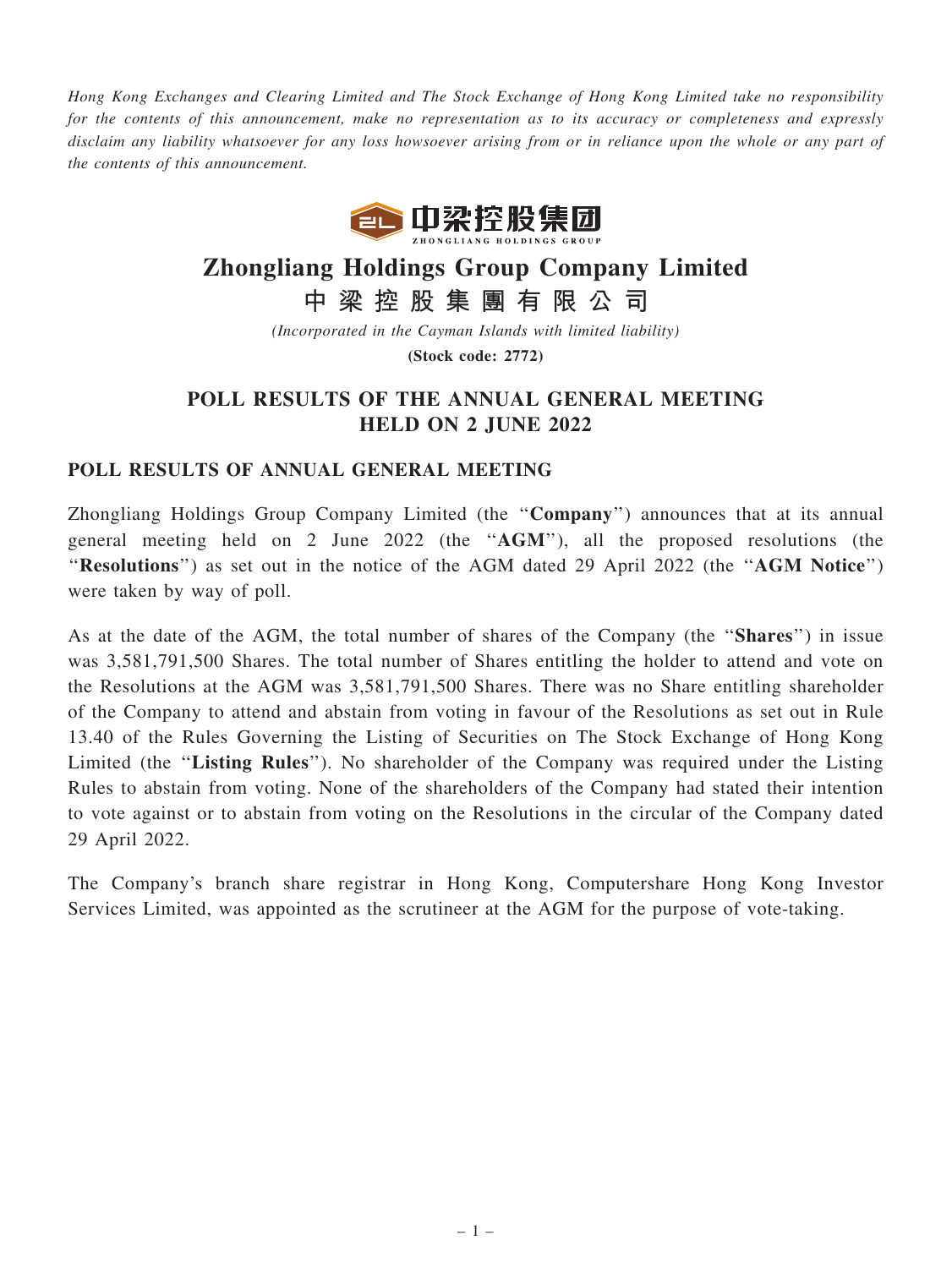The poll results in respect of the Resolutions proposed at the AGM were as follow:

| <b>ORDINARY RESOLUTIONS</b> |                                                                                                                                                                                                             | <b>NUMBER OF VOTES</b><br>(APPROXIMATE %) |                           |
|-----------------------------|-------------------------------------------------------------------------------------------------------------------------------------------------------------------------------------------------------------|-------------------------------------------|---------------------------|
|                             |                                                                                                                                                                                                             | <b>FOR</b>                                | <b>AGAINST</b>            |
| 1.                          | To receive the audited consolidated financial statements of<br>the Company and the reports of the board (the "Board")<br>of directors (the "Directors") and auditor for the year<br>ended 31 December 2021. | 3,016,346,178<br>(99.976%)                | 714,500<br>$(0.024\%)$    |
| 2A.                         | To re-elect Mr. Chen Hongliang as an executive Director.                                                                                                                                                    | 3,016,920,546<br>(99.995%)                | 140,132<br>$(0.005\%)$    |
| 2B.                         | To re-elect Mr. He Jian as an executive Director.                                                                                                                                                           | 3,017,060,677<br>$(100\%)$                | 1<br>$(0\%)$              |
| 2C.                         | To re-elect Mr. Yau Sze Ka (Albert) as an executive<br>Director.                                                                                                                                            | 3,013,090,508<br>(99.868%)                | 3,970,170<br>$(0.132\%)$  |
| 2D.                         | To authorise the Board to fix the Directors' remuneration.                                                                                                                                                  | 3,017,060,678<br>$(100\%)$                | $\theta$<br>$(0\%)$       |
| 3.                          | To re-appoint Ernst & Young as auditor of the Company<br>and to authorise the Board to fix its remuneration.                                                                                                | 3,017,060,678<br>$(100\%)$                | $\overline{0}$<br>$(0\%)$ |
| 4.                          | To grant a general mandate to the Directors to issue, allot<br>and deal with additional Shares not exceeding 20% of the<br>total number of issued Shares as at the date of passing this<br>resolution.      | 2,971,504,664<br>$(98.490\%)$             | 45,556,014<br>$(1.51\%)$  |
| 5.                          | To grant a general mandate to the Directors to buy back<br>Shares not exceeding 10% of the total number of issued<br>Shares as at the date of passing this resolution.                                      | 3,017,060,678<br>$(100\%)$                | $\theta$<br>$(0\%)$       |
| 6.                          | To extend, conditional upon the above ordinary resolution<br>nos. 4 and 5 being duly passed, the general mandate to be<br>granted to the Board to issue and allot Shares.                                   | 2,971,504,664<br>$(98.490\%)$             | 45,556,014<br>$(1.51\%)$  |

The full text of the Resolutions are set out in the AGM Notice.

As more than 50% of the votes were cast in favour of each of the Resolutions at the AGM, all of the above Resolutions were duly passed by the shareholders of the Company as ordinary resolutions.